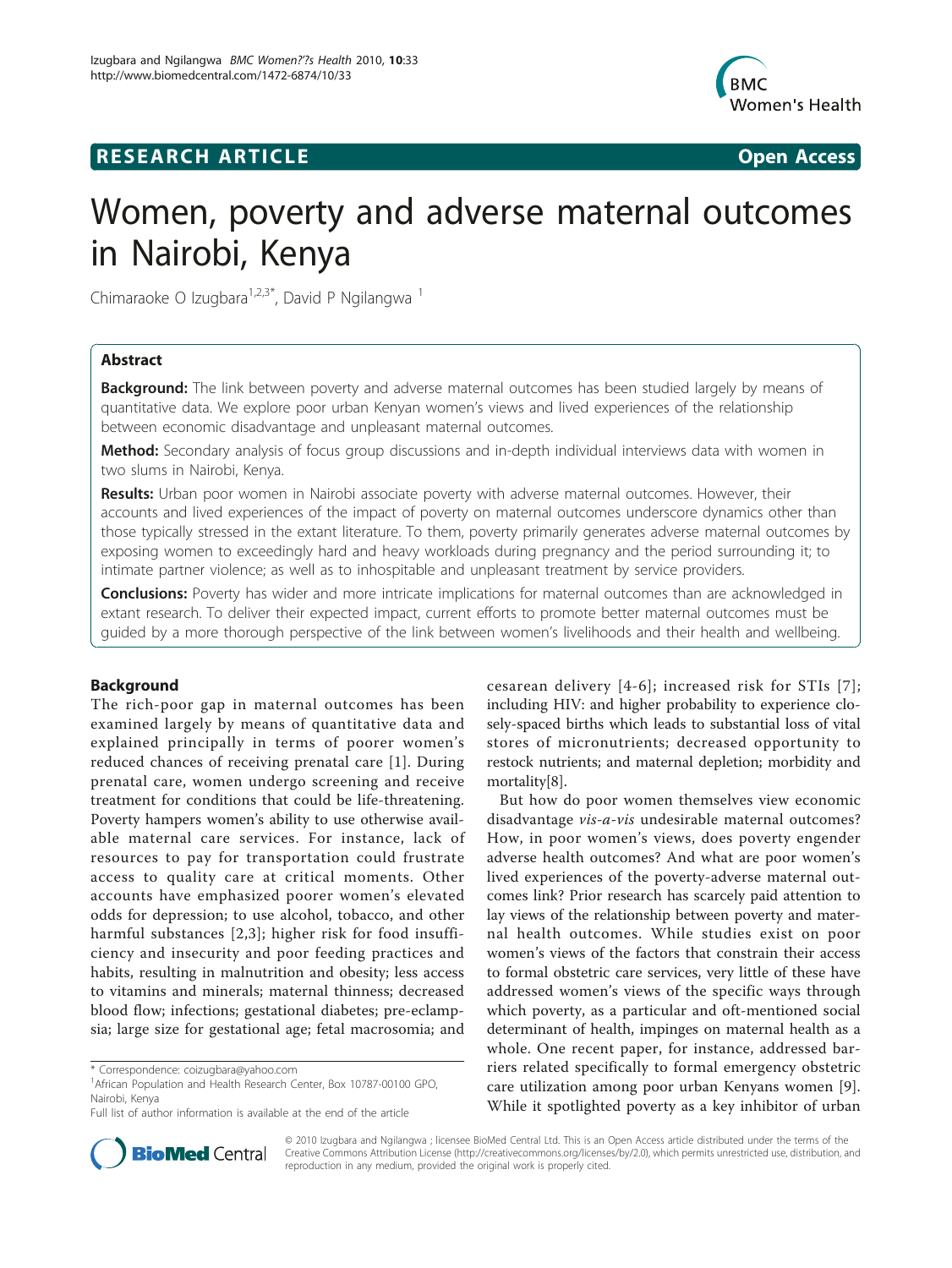<span id="page-1-0"></span>Kenyan women's use of emergency obstetric care services, the study did not explore lay views of the relationship between economic disadvantage and maternal health as a whole. Yet, it is important to understand 'ordinary' people's viewpoints of the interaction between economic disadvantage and health status. Lay views can expose complexities in the relationships between wellbeing and livelihoods, and thicken contextual understanding of the social and cultural determinants of health. Lay views can also offer researchers the resources with which to more fully contemplate the lives and experiences of individuals affected by realworld problems, understand how human needs nurture new possibilities and alternative practices, and reveal the intricate dynamics and channels through which poverty impacts local people and communities [[10\]](#page-7-0).

The current study ponders the direct views of urban poor Kenyan women on the relationship between economic disadvantage and poor maternal outcomes. Focus on urban poor Kenyan women is, on the whole, important. Research shows that they are among the worst hit by adverse maternal outcomes in Kenya. For instance, while the Kenya Demographic and Health Survey of 2003 shows that about 414 maternal deaths occur per 100 000 live births, some poor urban areas of Kenya have maternal mortality figures of 1300 deaths per 100 000 live births[[11](#page-7-0),[12](#page-7-0)]. Results of recent research in the same slums where the current study was implemented showed a maternal mortality ratio of 706 deaths per 100,000 [\[13](#page-7-0)]. There is also ample evidence of the disproportionate representation of urban poor women among the thousands of reproductive-age Kenyan women who suffer short and long-term maternal-related complications and morbidities [[12,14,15](#page-7-0)] In addressing women's views of the relationship between economic disadvantage and adverse maternal outcomes, this paper thus seeks to enlarge understanding of the role of poverty in maternal outcomes well beyond questions of poor nutrition and under-utilization of appropriate maternal services.

## Method

The current study is a secondary analysis of qualitative data collected in two slums in Kenya. Conducted as part of a larger three-country investigation of maternal health in cities in Ghana, India, and Kenya, the parent study sought to illuminate issues surrounding maternal and child health as well as emergency obstetric care utilization in resource-poor urban contexts. The Kenya study was conducted in two slum settlements in Nairobi: Viwandani and Korogocho. In these two sites, the African Population and Health Research Center (APHRC) operates the Nairobi Urban Health and Demographic Surveillance System (NUHDSS), with about 60,000 registered persons. Among many other issues that emerged from the study, the current paper addresses women's perspectives of the impact of poverty on maternal health. Other themes that have been explored using the rich qualitative data generated in this study include the persistence of homebirths, notions of hospital and home-based deliveries, and lay constructions of barriers to the utilization of emergency maternal care [[9,12,16\]](#page-7-0).

The current study relies on data from focus group discussions (FGDs) and in-depth individual interviews (IDIs), held with a variety of poor women. In total, 12 FGDs and 12 IDIs were held. Table 1 below describes the sample and recruitment strategy.

Respondents were selected using a multistage sampling design. The first stage was a household survey of reproductive-age women to identify those with experiences of pregnancy-related 'near-misses' and complications in the two years preceding the study. In each study site, three FGD sessions each comprising about eight purposively-selected women were held. These women were identified during the household survey as having suffered pregnancy-related 'near-misses' and complications. Purposive selection ensured the participation of women with varied demographic, reproductive, and maternal health experiences. One FGD session was also held in each slum community with eight purposively-selected women leaders drawn from critical religious, civic, political and cultural publics. Given their popularity in the study communities, we also interviewed TBAs. Two FGDs (one in each community) were held with twenty three TBAs. These TBAs were identified and recruited with the aid of key informants. Further, in-depth individual interviews (IDIs) were held with twelve purposively-selected women reporting personal experiences of pregnancy-related 'near-misses' and complications.

## Table 1 Study sample

1. Women who had a pregnancy with complications in the two years (2004-2005) preceding the study: In each community, one FGD was held for each of the age groups 12-19; 20-29; and 30-54. Altogether, 6 FGDs were held in the two communities. Participants were recruited through a community survey.

<sup>2.</sup> Traditional Birth Attendants (TBAs): recruited through key informants (1 FGD was held in each community)

<sup>3.</sup> Mothers, especially opinion leaders: recruited through the help of key informants. Altogether, 4 FGDs were held in the two communities.

<sup>4.</sup> IDIs with 12 purposively-selected women who admitted to experiencing at least one episode of pregnancy complication.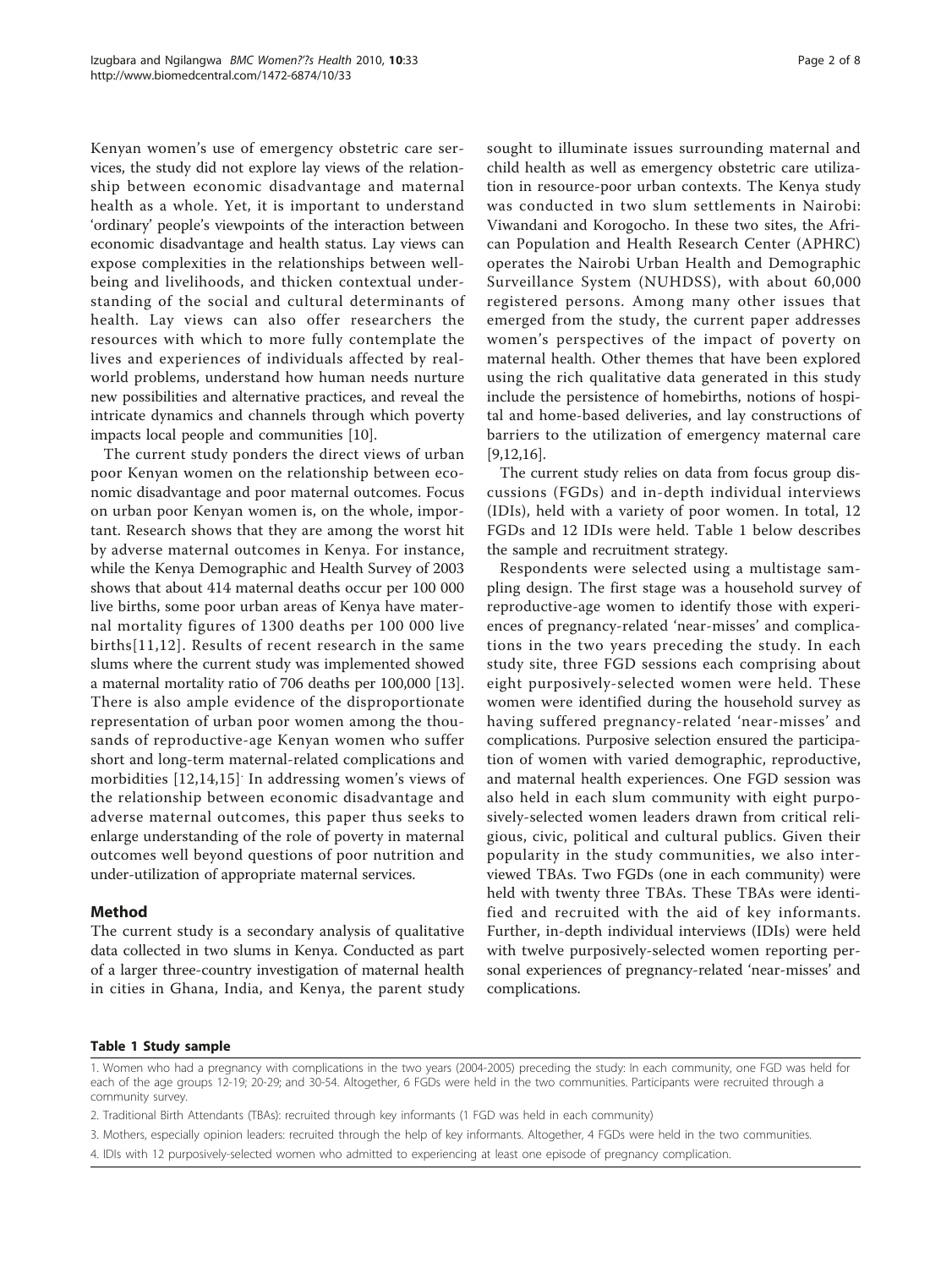Four different interviewing guides (three FGD guides and one IDI guide) targeting the different categories of respondents defined in Table [1](#page-1-0) were used in the study. The guides were developed based on information from the literature as well as survey data from APHRC's maternal health project, and were also pretested during the pilot phase of the study. The interviews were conducted using a focus qualitative interviewing schedule, administered in Swahili (Kenya's national language) by trained female fieldworkers with high-level experience in conducting qualitative interviews. The fieldworkers, who were mostly university graduates or students, were employees of APHRC's NUDHSS at the time of the study. They had an average age of 29 years and were all Kenyans. All discussions were audio-recorded and later transcribed into English. FGDs took place in private settings (a community school classroom, civic hall, or other rented spaces. The IDIs were conducted at the home of the respondents. When this was not ideal or possible, fieldworkers worked with interviewees to agree on an alternative place. In all cases, we insisted on locations and spaces free of the watchful eyes, threat of sanctions, and influence of nonparticipating onlookers and gatekeepers. Interview sessions typically lasted an average of forty-five minutes. Among other things, interviews sought respondents' views regarding women's use of particular types of birthing facilities; their beliefs related to the use of particular birthing services, their knowledge of the factors that affect maternal outcomes; as well as their experiences and perceptions about poverty as it relates to maternal outcomes.

The Ethical Committee of the Kenyan Medical Research Institute approved the research procedures. Informed consent was also obtained from participants before the interviews were conducted. APHRC enjoys widespread rapport in the communities having maintained research presence there for nearly a decade. As a result, every respondent approached to participate in the study assented. Most of the fieldworkers were also residents of the study communities and thus known to the participants.

Using NUDIST software, interview data were simultaneously but separately coded by the authors and a qualitative data coder. Later, the authors and coder met to review the coding outcomes and ensure inter-coder concordance. Data saturation was not an issue because the sample was both small and comprised women with varied reproductive health experiences. A qualitative inductive approach involving thematic examination of the narratives was adopted to analyze the data [[17](#page-7-0)]. This approach is geared toward improving understanding of meanings and messages in narrative data through the continual investigation of the themes emerging from the transcripts for categories, linkages, and properties.

Transcripts were also further discussed with participants and colleagues and clarifications made based on their feedbacks and inputs. The categories that emerged were then contrasted with one another to guarantee the distinctiveness and specificity of their properties. In many instances, word-for-word quotations are used to exemplify responses on pertinent issues and themes. To guarantee anonymity, pseudonyms are used in the paper. The findings of the current study have also been presented to participants, community members and scientific audiences; and feedbacks from these presentations have informed the analysis presented here.

## Results

## The respondents

Responding women were from a diversity of sociodemographic and livelihood backgrounds. Their ages ranged from 16 to 70, averaging roughly 39. Livelihoods for the bulk of them were based primarily on informal economic activities: petty trading, manual laboring, and craftsmanship. TBAs, full-time housewives, and women without personal income sources were also in the sample. Among slum dwellers in Nairobi, incomes are generally very low, with slum women often earning more poorly than their men counterparts[\[18](#page-7-0)].

Respondents frequently self-reported as married. Only a handful of them were divorced, single, or widowed. While respondents' educational profile indicates that they mostly had primary-level schooling, a substantial number reported secondary-level education. Participants with tertiary-level or without formal education were marginal in the sample. The women we studied selfreported largely as Luos, Kikuyus, Luhyas, and Kambas. The other reported ethnicities were Somali, Taita, Gare, Kisii, Olakaye, Borana, and Kuria. Most respondents self-identified as Christians. They were also nearly uniformly distributed between the two slum sites.

## Perceptions of maternal health in the slums

Study narratives unequivocally underlined the critical importance of maternal health. 'When a mother is unwell, the whole family is unwell'; 'Without a strong and healthy mother, everybody in the household will suffer", responding women regularly admitted. Women's health was described as key to children's survival, household wellbeing, and societal continuity. Good health reportedly equips mothers to more competently care for their children and households, bear healthy children, and contribute positively to family upkeep and wellbeing. Poor maternal health was, in contrast, reported as likely to sap family resources, lead to deficient child care, and foster household poverty. Interlocutors frequently noted that healthy mothers and women contribute more positively to the community, and participated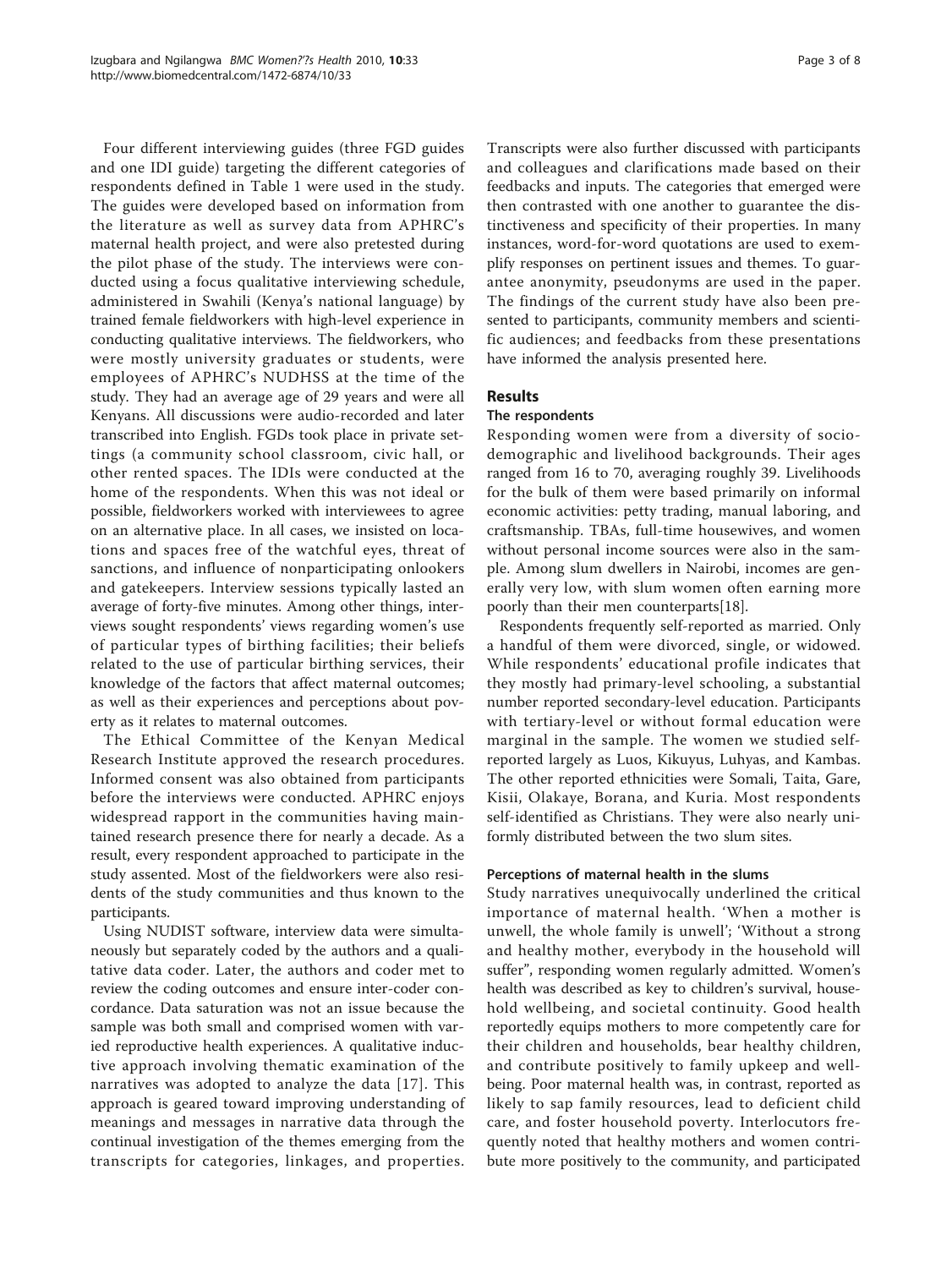more in neighborhood development and organization efforts.

In general, respondents considered maternal health in the slums to be very poor. 'Many women here have poor health...and many of them die during pregnancy and childbirth'; asserted one woman community leader. The respondents noted that maternal mortality and morbidity was common in their communities. Large numbers of women living in the communities reportedly die or take ill during pregnancy and the post-partum period. Pregnancy loss, fetal deaths, stillbirths, unsafe abortions, and HIV were also said to be very common in the slums. Most interlocutors themselves admitted to having suffered life-threatening maternal health problems; and several of them also knew at least one woman in the community who had a maternal health problem. 'It is common for women here to be sick during pregnancy, sometimes you will see them with swollen legs and others looking really sickly'; observed a responding TBA.

Hemorrhage, anemia, hypertension, malaria, placenta retention, premature labor, prolonged/obstructed labor, and convulsion/seizures (pre-eclampsia) were the commonly-mentioned maternal health problems in the study communities. These problems reportedly often resulted in fetal deaths, premature births, pregnancy loss, and maternal mortality, morbidity, and deformity. In the very apt language of one respondent:

In this community, most people are poor...the women are always sick and sometimes they do nothing about their health because they do not have money to seek treatment. It is common to see women here die from bleeding, convulsion, and premature labor and births. The other day, my neighbor almost died from prolonged labor. The baby died. She was in labor for days... and was delivering at home.

Traditional birth attendants (TBAs); private, missionary, and public formal facilities; itinerant peddlers of western medicines; chemists; herbalists; and religious and magical healers were identified as key providers of maternal health care in the slums. Each provider-type reportedly had its strengths and weaknesses. For instance, the availability of providers and equipment that could make pregnancy and childbearing safer was mentioned as the major benefit of hospital-based care. Hospital-based providers purportedly had the competency to make childbearing safer and hospital-based delivery put women under the care of skilled providers and ensured the ready availability of equipment for managing emergencies and difficult deliveries. Informal

providers (e.g., TBAs) reportedly lacked these skills and tools. Martha, a respondent, admitted that hospitalbased providers saved her life. She sought delivery services from a TBA and stayed two nights in the TBA's house writhing in labor pains. Finally, the baby arrived feet first. Martha was scared and asked to be transferred to a hospital, but the TBA refused, promising that she could handle the situation. However, Martha recognized she was in grave danger and crawled out of the TBA's house. She was lucky to find a taxi to take her to a hospital in the city. She passed out upon reaching the hospital and remembered waking up with a baby girl by her side. Martha is convinced that she would have died if she had remained at the TBA's home.

Yet, hospital-based deliveries were generally considered to be very expensive and often out of the reach of slum women. Hospital-based maternal care providers were also perceived as harsh and unsympathetic toward poor women. Noted one woman: 'Even those facilities belonging to government or churches and offering free or discounted services, it is not easy for us to make use of them. They may not even ask for anything from you, but ... the whole thing is not easy for us ... You still have to convey yourself there, pay for tests, and buy drugs ... sometimes; we just can't pay for all these because of poverty ... so we go to the TBAs'.

While respondents frequently admitted to the superiority of the hospital as a delivery site, they viewed it primarily as a birthing site for women anticipating or at risk of obstetric emergencies and difficult deliveries. Respondents tended to consider the management of uncomplicated deliveries to be the time-honored role of TBAs, who were depicted as naturally and divinely gifted to assist during deliveries. TBAs' inborn expertise and skills were also viewed as more effectual and reliable than the learned practice of hospital-based providers. One responding woman's view that TBAs were divinely-gifted with the abilities to help women received massive support among the participants. The same approving response greeted the view of a middle-aged FGD participant that "Many TBAs are better than hospital providers when it comes to handling deliveries. It is their work and many of them are really good at it." Another woman also noted: 'They (TBAs) may not be as good as the doctors and nurses, but they help us a lot'.

Self-treatment during pregnancy and the post-partum and self-assisted deliveries were also commonly reported by the women. One woman admitted that she does not go to hospitals or to TBAs for any pregnancy-related conditions. She self-treats by buying medicines from chemists. Another woman reported that she delivered all her last three children assisted only by her teenage daughter.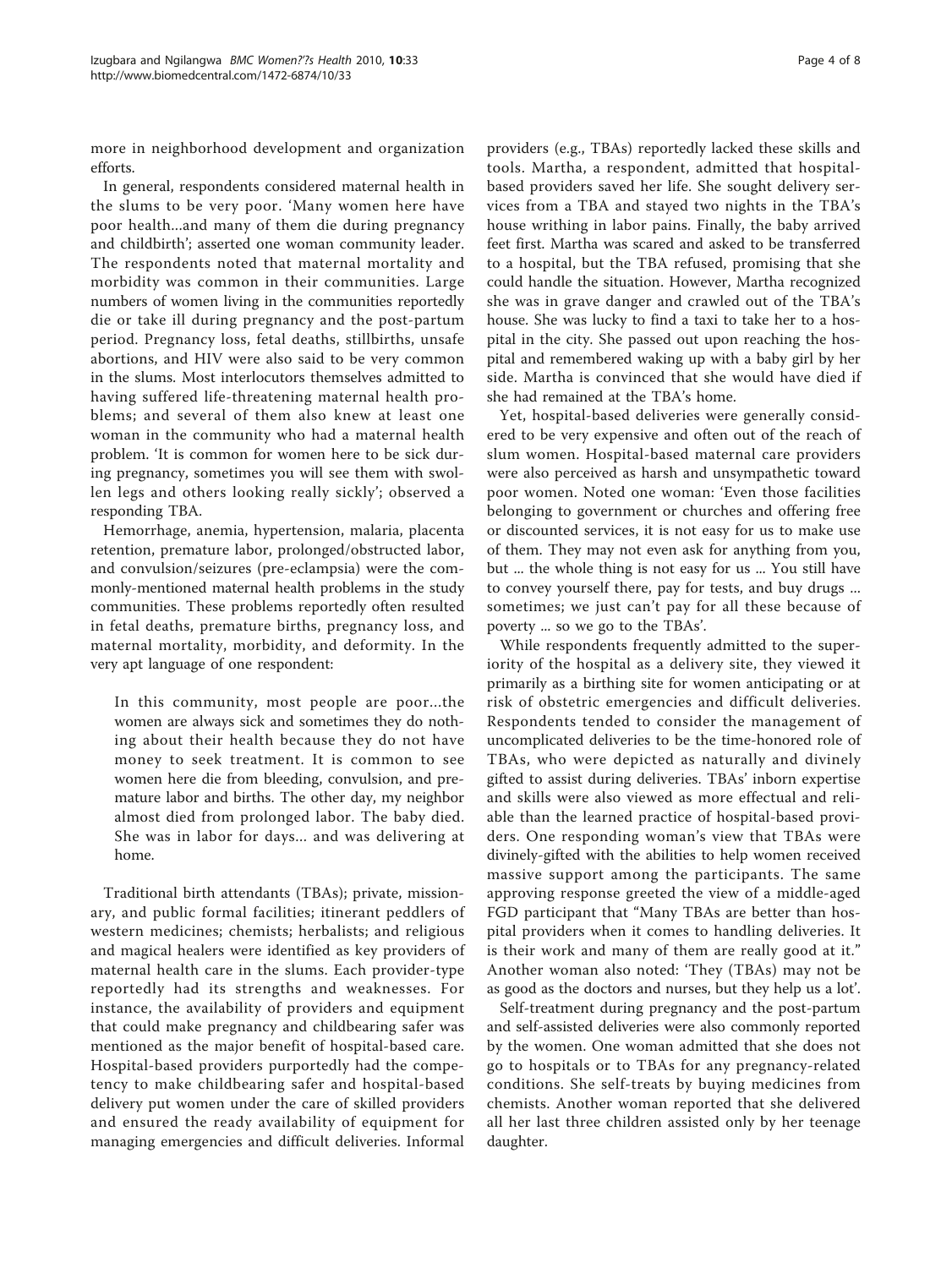### Poverty and adverse maternal outcomes

Respondents generally acknowledged their economic disadvantage and vulnerability, commonly commenting that: 'Most of us here are poor'; 'The poorest people in Kenya live here'; 'Only the poor like us live here'; 'Most people you see here are poor'; 'Here in the slums, you will find the poorest of the poor in Kenya'. Responding women widely associated poverty with key social problems, including insecurity, deprived housing conditions, poor nutrition, unsafe abortion, inability to educate one's children, alcoholism, drug use, crime, delinquency etc.

The narratives we collected strongly linked poverty and negative maternal outcomes, casting poverty as the major killer of women in the slums and a key hindrance to women's wellbeing and survival during pregnancy and the post-partum period. Of course, they linked poverty to decreased utilization of appropriate antenatal care and delivery services as well as to poor nutrition. Due to poverty, slum women were reportedly often undernourished, scarcely used quality maternal services, and delivered at home. Poor nutrition also reportedly left women with poor quality blood and insufficient nutrients to go through pregnancy and the period surrounding it. Starving, weak, or underfed mothers were said to be common sight in the slums. Such women usually die, get sick, or suffer complications during pregnancy and the post-partum. Poverty was also said to hamper slum women's access to quality care. Facilities that offer good services in the slums were often privately-run and charged exorbitant prices. They were thus beyond the reach of poor women. The cost of reaching quality public maternal health services located outside the slums also emerged as a major hindrance to women's access to quality care. Several responding women also frequently implicated poverty in their own problematic maternal outcomes and for the maternal complications of other women personally known to them.

Respondents admitted to seeking homebirths because of their affordability. During homebirths, women did not have to pay for transportation, registration, laboratory, and other costs, including bribes reportedly offered to formal providers to facilitate services. They also did not have to pay for supplies such as transfusion blood, syringes, needles, drugs, and sanitary materials, which would be incurred during a hospital stay. Josephina, a mother of four, brought into bold relief the implications of poverty for women's uptake of hospital-based maternal services. She gave birth to her first baby in a public health facility in Nairobi at a time when she was unemployed and her husband did not have a stable job. Josephina recalled going to the hospital numerous times for consultations and says that she spent a lot of money during the period. There were days she would trek to the hospital due to lack of transport fare. In addition to paying various amounts for minor services, she also regularly bribed hospital staff to ensure that she would receive swift attention in the hospital. Josephina also paid in advance for blood that she would be transfused with, although she never received any at delivery and was never refunded her money. She was also requested to buy her own supplies (e.g., sanitary towels, cotton wool, and syringes), which were deposited in the hospital. Labor began for Josephine at night and her husband had to pay about 600 Kenyan shillings (\$10 U.S.) to hire a taxi to transport her to the hospital. While acknowledging the risks in homebirths, Josephine says, "unlike homebirths, hospital-based deliveries make poor people poorer...'

However, in the context of the slum, the women maintained that poverty engenders undesirable maternal outcomes not primarily by preventing women's access to quality nutrition and maternal services, but by exposing them to extremely heavy workloads during pregnancy, to intimate partner violence, as well as to inhospitable and poor treatment by service providers. In what seemed like the mind of most our interlocutors, 32-year-old Anna asserted that 'Women here are poor, but they also devotedly attend antenatal services and they try to eat well during pregnancy...but poverty still causes us to have problems during pregnancy because of other things'. In her longer narrative, Anna suggested that among slum women, poverty operates through dynamics, other than restricting women's access to quality services and nutrition, to cause adverse health outcomes among slum women.

The heavy workload which poverty reportedly pushes women into during pregnancy and the post-partum period was a prominent explanation offered for adverse maternal outcomes among slum women. For many responding women themselves, it was the heavy workload which they perform during pregnancy and the postpartum period that caused them adverse maternal experiences. Due to poverty, slum women reportedly continued to do so much hard work during pregnancy and the period surrounding it. They would work in construction sites as head-carriers and loaders, stay out late selling their wares, or go from door to door looking for work, etc. Hard work during pregnancy and the period surrounding it reportedly sapped women's energy and blood, leaving them weak and fragile. For the respondents, women worked harder during the period of pregnancy in order to save enough money to prepare for birthing. To be able to cater for their babies, some women also reportedly resumed heavy work immediately after delivery. Julie blamed heavy workload during her pregnancy for the severe anemia she suffered.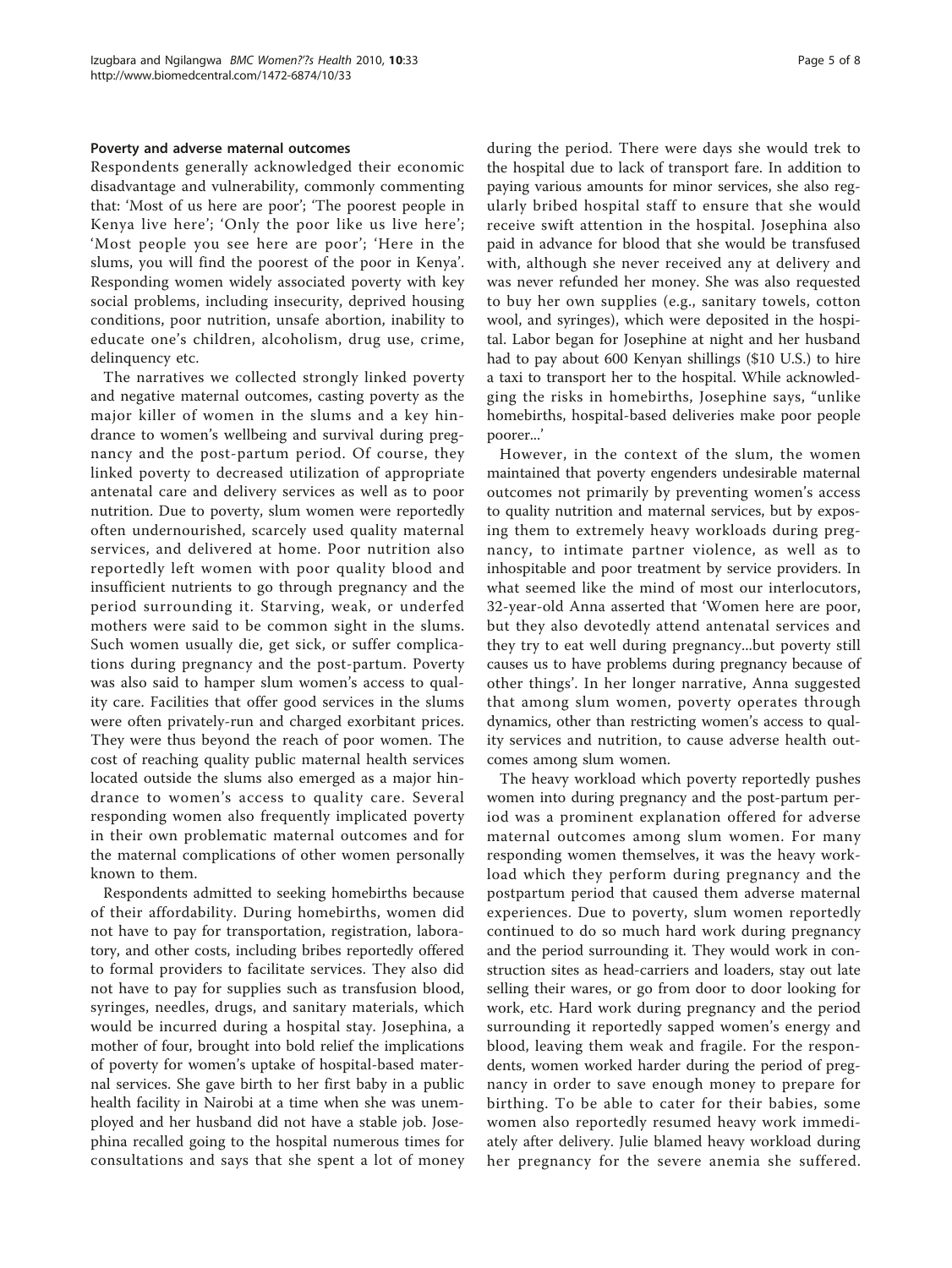Always exhausted, Julie said she never rested adequately and blamed it all on poverty: she needed to save enough money to prepare for the baby and the time she will spend at home after delivery. As she continued to toil during this precarious period, Julie got burnt out, and became anemic. Aloeci, a 27-year-olf mother, who reported that she nearly died 5 days after her delivery also linked her 'near-miss' experience to heavy workload. She worked as a cleaner till two weeks before her delivery and resumed her job 4 days after delivery. It was on her first day at work after delivery that she suffered heavy bleeding. 'I had to start working immediately or I would starve with my children. I would have stayed at home and rested. But now I needed money. I nearly died'. Women's workload also reportedly increased during pregnancy and soon after birthing because husbands never bring home enough for the upkeep of households. Some men also reportedly run away when their wives become pregnant. In the case of Moriga, her husband chased her out of the house when she became pregnant, saying he did not have the resources to have another child. To prepare for the delivery of the baby, Moriga said she took a job as a bar tender. However, she often worked late, rested little, and stood for long periods. One day, out of exhaustion, she collapsed at work and lost the baby.

Another frequently reported means through which poverty promoted adverse maternal outcome in the slums was by exposing women to experiences of intimate partner violence during pregnancy and the period surrounding it. Owing largely to poverty, hardship, and unemployment, men in the slums were reported as often extremely frustrated and desperate, and which lead them into violent behaviors toward their wives. The physical abuse of women by their male partners was reported as common in the slums, and held as a key issue in slum women's adverse maternal outcomes. Wanjiru admitted that she lost her pregnancy to the constant beating she received from her jobless and alcoholic husband. 'He used to be a good man before, but when he lost his job; he became frustrated and beat me all the time. Here, men drink a lot and go home to beat their wives". She asserted. In her longer narrative, Wanjiru noted that most poor men in the slum get worried when their wives get pregnant. 'Because of the burden children bring, they get frustrated and often vent their frustration on their wives. It is not uncommon for men to kill their wives here when they are pregnant. That's what poverty causes here'. One unemployed man reportedly beat his wife until he gave birth prematurely. Another alcoholic and jobless husband allegedly kicked his pregnant wife in the stomach, killing her. A respondent had a neighbor who started beating his pregnant wife when he lost his job, until she suffered a miscarriage. There was also an account of a woman who experienced 4 stillbirths following 5 years of unrelenting physical mistreatment in the hand of an abusive, alcoholic, and jobless husband.

A third major way mentioned by the women through poverty reportedly engendered adverse maternal outcomes among slum women was by exposing them to inhospitable treatment by service providers. Respondents agreed that though while most slum women were often very willing to use modern maternity and delivery services, they usually suffered poor treatment when they presented in these facilities. As the women's narratives stoutly implied, their poverty was to blame for this. Providers reportedly were uncharitable toward poor health seekers, often abandoning them or ignoring them when they present at formal facilities. Among other confirmatory narratives, a 27-year-old Korogocho mother observed that when poor women walk into hospitals with their inexpensive dresses, they are easily identified by nurses and doctors, some of whom even act towards them as if they smelled. She said, "Some of them are so wicked that they will not pay you any attention until you are dying''. Providers were said to be deferential toward well-off care-seekers, who offer tips and bribes. Poor women who cannot afford to give bribes and tips have to wait for long periods of time before receiving attention. Some poor women reportedly only receive attention when they faint in waiting lines or are almost dying. 'Sometimes you go to the clinic and you are in labor; they will just ignore you because you are poor. They know there is nothing you will give them; so they only come to you when you are on the floor, dying in your own pool of blood or water'. Many women here have problems because they are poor and providers mistreat them'. The poor treatment received by poor women when they present at the hospital reportedly also push them to use less efficacious services, such as TBAs. Martha (aged 34) also noted, "Child delivery costs a lot in the hospital and when poor people like us go there, we are treated shoddily''.

## Discussion and Conclusion

This study addressed poor Kenyan women's views and lived experiences of the link between poverty and adverse maternal outcomes. Its major limitations are that it is a secondary analysis, which confined us to an existing dataset; relies on information gathered from women who are not typical of a national or local sample of poor Kenyan peoples, and is characterized by a certain ethnographic skinniness as long-term field observations did not accompany the interviews. The small size of the sample also raises the possibility that data saturation may not have been achieved, which implies that the themes and issues under consideration may not have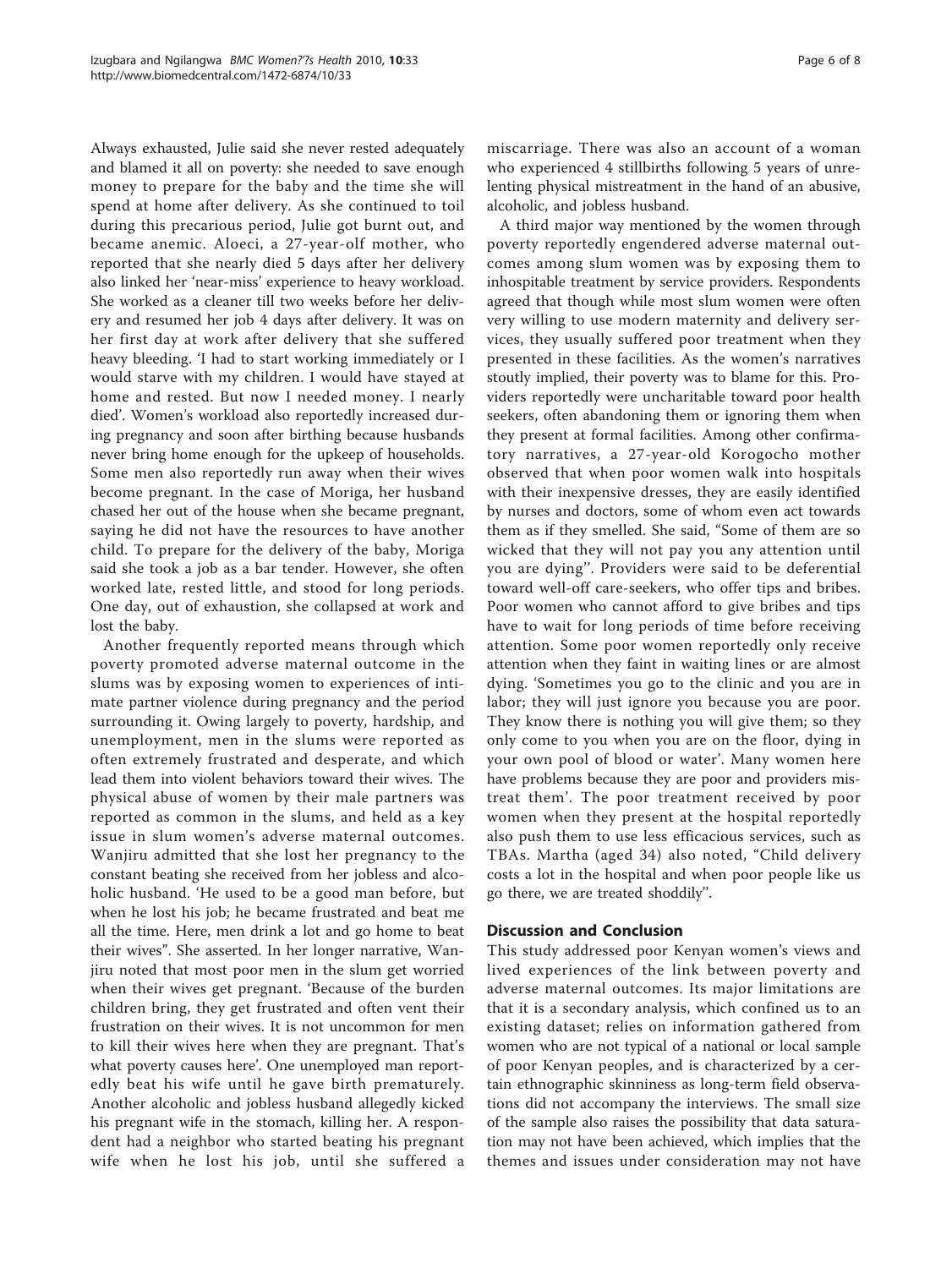been exhaustively treated. Yet, it contains a number of important findings. For instance, like the women studied by other scholars, our participants underscored the importance of maternal health [[9,19,20](#page-7-0)]. They recognized healthy mothers and women to be key to the wellbeing of children, households, and communities; described their communities as impoverished and characterized by very high levels of maternal mortality and morbidity; and were knowledgeable about the maternal health problems which face women in their community. Responding women's robust awareness about maternal health problems presents an important resource for current efforts to foster change. Women's views of the health problems affecting them are critical in the drive towards sustainability in maternal healthcare delivery[\[9](#page-7-0)]. Such information can assist program implementers create more responsive and acceptable interventions. They can also contribute to the process of identifying important questions and relevant outcomes, and support the implementation of research findings [\[21](#page-7-0)].

Study respondents admitted to the many adverse impact of poverty on their lives, including the highlevels of morbidity and mortality in their communities. According to them, however, among slum women, poverty produced adverse maternal outcomes not primarily by hindering adequate nutrition and the utilization of appropriate maternity services among women. Rather, they argued that in the slums, poverty engenders adverse maternal outcomes largely by compelling pregnant and puerperal women to do heavy workloads; exposing them to experiences of intimate violence; and rendering them vulnerable to inhospitable treatment by service providers when they present for care.

The potential of poverty to particularly expose women to heavy workloads during pregnancy and the period surrounding it has yet to gain topicality in the literature on adverse maternal outcomes. However, the women we studied held heavy workloads during pregnancy as the key means through which poverty engenders adverse maternal outcomes among them. They generally noted that they worked harder during pregnancy in order to earn and save enough money to prepare for delivery. Maternal depletion syndrome, a major predictor of maternal and child health, has been linked to heavy workloads [[22](#page-7-0)]. Among poor households, pregnant women often take on additional workloads to prepare for birthing [[23\]](#page-7-0). Mebrahtu reports that in several African communities, poverty forces women to work untiringly during pregnancy and immediately afterwards [\[24](#page-7-0)]. The potential of poverty to particularly expose women to heavy workloads during pregnancy and the period surrounding it is a neglected dynamic which current efforts to reduce adverse maternal outcomes in poor communities must begin to recognize.

Slum men were also reported as often physically abusive towards their wives during pregnancy and the postpartum. Intimate partner abuse is very widespread in sub-Saharan Africa and occurs with increased regularity and severity among economically-disadvantaged pregnant women [[25\]](#page-7-0). Costs associated with pregnancy may add to the exasperation and despondency of poor men, predisposing them to violent behavior [[26](#page-7-0)]. Campbell associates intimate partner violence (IPV) with adverse maternal and fetal outcomes. Men's role in ensuring quality maternal outcomes in poor communities must go beyond their ability to recognize danger signs in pregnancy [[27](#page-7-0)]. Men need help to realize how poverty may drive them to behave in ways that endanger the lives of their wives or female partners.

Providers were also reportedly very uncharitable toward slum women because they were poor. When poor women present at facilities, providers would reportedly abandon them, not listen to them, not ask them important questions, and not attend to them. Such mistreatments reportedly contributed to fatalities among slum women and discouraged some of them from seeking formal providers. Poor patient-provider relationships and provider inattention to health seekers' needs are foremost barriers to the uptake of formal care services and frequently-mentioned factors in poor maternal outcomes in developing societies. Caregivers lose a unique opportunity to contribute to the elimination of health disparities by treating low-income women unfairly [\[28](#page-7-0)]. Better patient-provider relationship is a practical area of focus towards improving maternal outcomes for poor women and households. In the current study, TBAs were considered accessible and affordable; they treated women more kindly and thus enjoyed more patronage. This is important and suggests the critical role of TBAs in maternal health delivery among poor communities. In this respect, TBAs have a relevance which can be strengthened through extended training as well as backup support from formal providers [\[16](#page-7-0)].

To conclude, our respondents recognized poverty as a major killer of slum women and a key hindrance to women's wellbeing and survival during pregnancy and the period surrounding it. Their lived experiences of the impact of poverty on maternal outcomes suggested however, that poverty engenders adverse maternal outcomes largely by driving pregnant and puerperal mother into heavy workloads; exposing them to experiences of intimate violence; and making them vulnerable to hostile treatment by service providers. Overall, the evidence presented here is critical for social and policy action aiming to improve the maternal outcomes among poor women. It suggests wider and more complex implications of poverty for maternal outcomes than are readily acknowledged in extant research, raising urgent need for